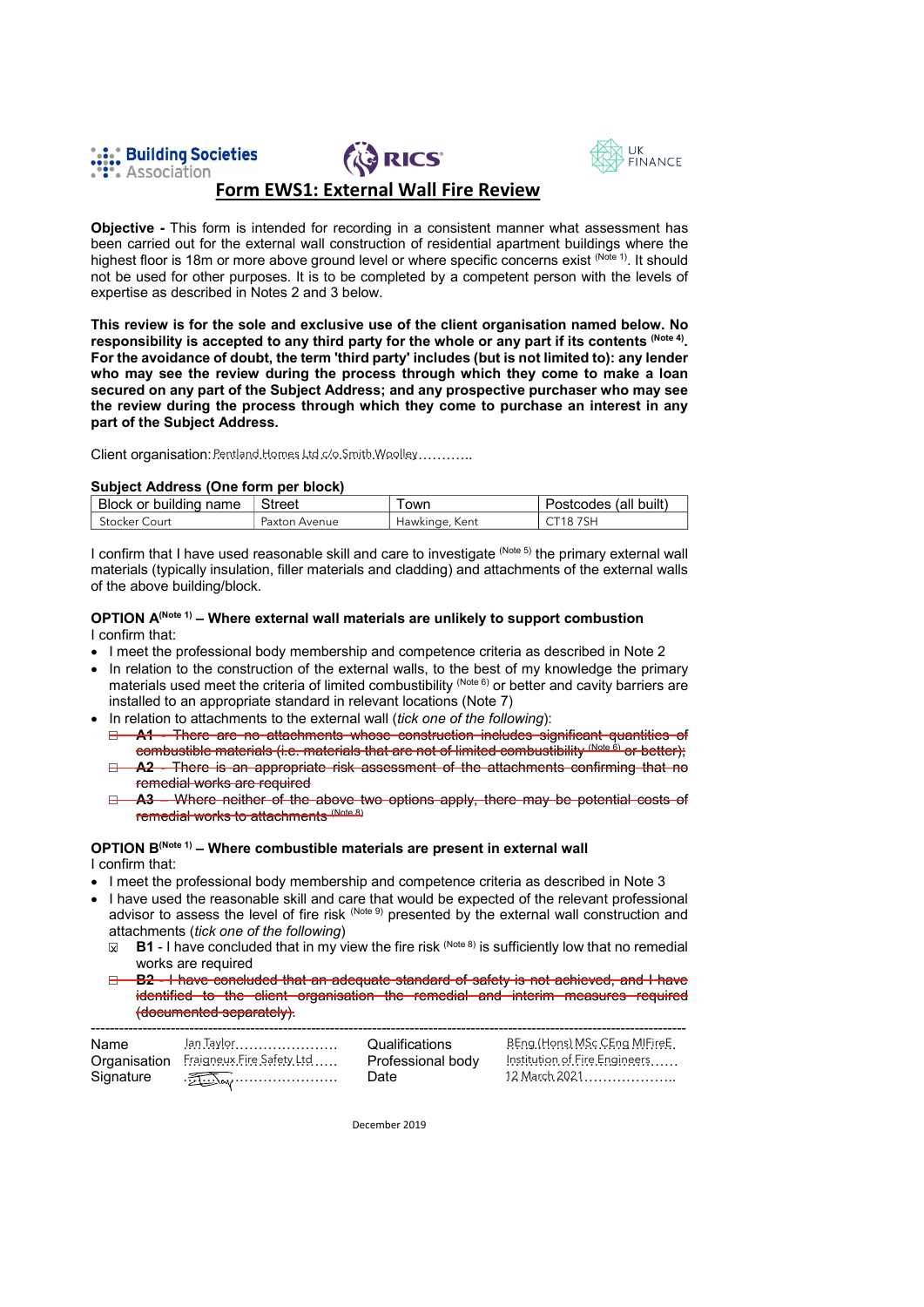





## **NOTES**

Note 1 - This form includes two options. Option A is for buildings where the materials used in the external wall would be unlikely to support combustion. Option B is for buildings where Option A does not apply and a more detailed review (and hence higher level of fire expertise) is required. The signatory should use either the Option A approach or the Option B approach and delete/cross out the unused option. Within each option there are sub-options, the user should tick the box of the relevant sub-option.

Note 2-For Option A, the signatory would need the expertise to identify the relevant materials within the external wall and attachments and whether fire resisting cavity barriers and fire stopping have been installed correctly. However, this would not necessarily include the need for expertise in fire engineering. The signatory should be a member of a relevant professional body within the construction industry.

Note 3 - For Option B the signatory would need expertise in the assessment of the fire risk presented by external wall materials and should be a member of a relevant professional body that deals with fire safety in the built environment. This could be a Chartered Engineer with the Institution of Fire Engineers or equivalent.

Note 4 - Should there be a desire for a third party to rely on this form, they should contact the signatory's organisation.

Note 5 - The investigation must include evidence of the fire performance of the actual materials installed. For both Options A and B this would often include either a physical inspection by the signatory to this form, or inspection of photographic or similar information gathered by a 3rd party (subject to the signatory having sufficient confidence in that 3<sup>rd</sup> party). It would also include the standards of construction of key fire safety installations such as cavity barriers. Given the nature of external walls this would typically involve investigations in a limited number of locations (actual number to be determined by the signatory). Review of design drawings may assist but on their own would not be sufficient. If the wall construction includes multiple wall types, the investigation should include each type.

Note 6 - The term 'limited combustibility' is as defined in BS 9991:2015.

Note 7 – Cavity barrier fire performance and locations to be based on relevant fire safety design guidance documentation such as BS 9991 or relevant statutory guidance

Note 8 - In this situation the signatory should notify the client organisation that an appropriate risk assessment of the fire risk of the attachments might be required.

Note 9 - The assessment of fire risk as described above includes that insofar as is necessary to ensure a reasonable standard of health and safety of those in and around the building, all external wall constructions and any external attachments (e.g. balconies) of the building:

- Resist spread of fire and smoke so far as is reasonably necessary to inhibit the spread of fire within the building, and
- Are constructed so that the unseen spread of fire and smoke within concealed spaces is  $\bullet$ inhibited, and
- Adequately resist the spread of fire over the walls, having regard to the height, use and position of the building.

The assessment takes account of regulations and published design guidance as were current at the time of construction as well as those which are current at the time of this assessment. It cannot be guaranteed that it would address guidance and regulations which may be introduced in the future.

Note 10 - The signatory may wish to provide their client organisation with a separate report on their investigation to support their statements in this form. That separate report would not normally

December 2019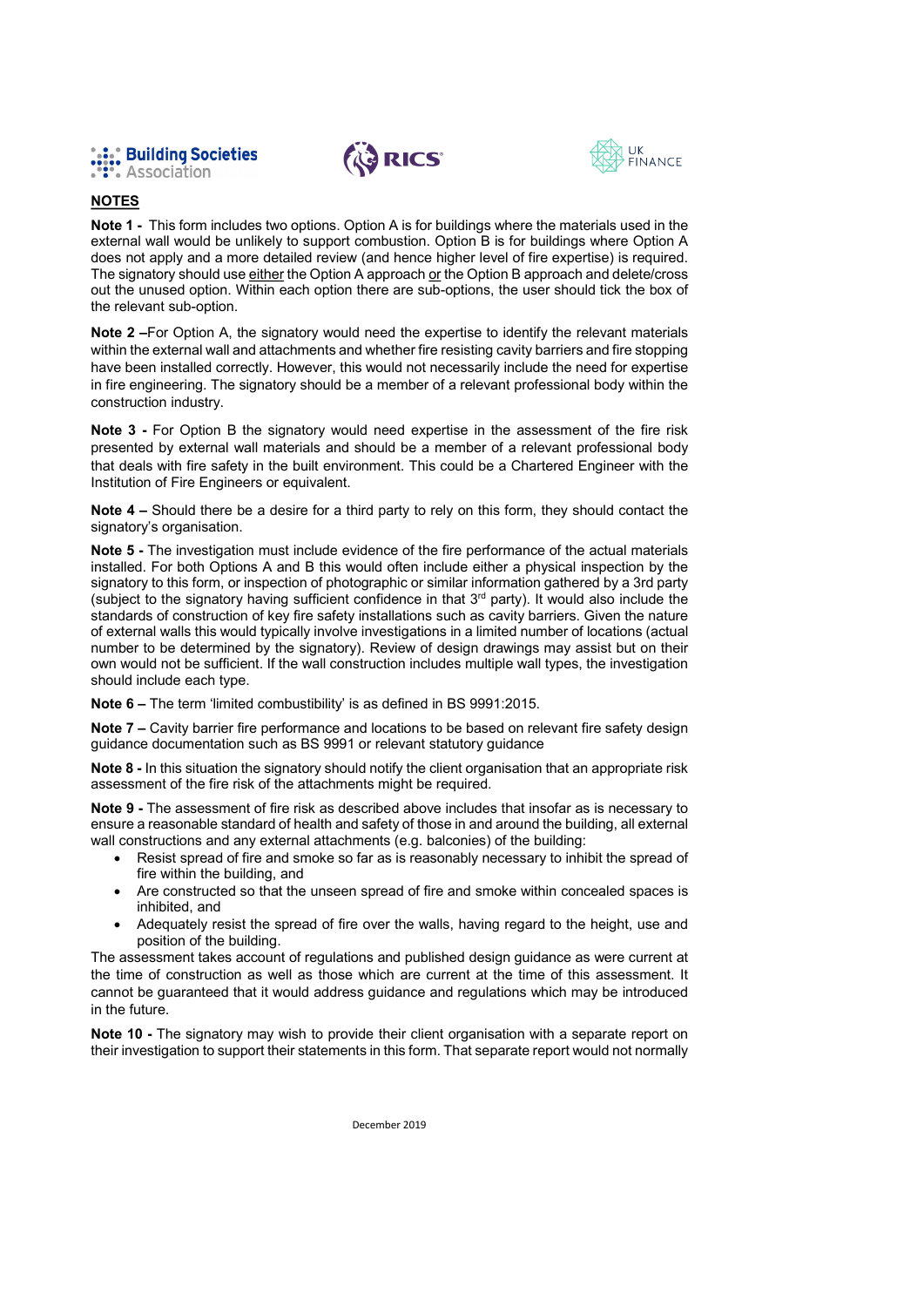





**Example 19 Societies**<br> **RICS**<br> **RICS**<br> **RICS**<br> **RICS**<br> **RICS**<br> **RICS**<br> **RICS**<br> **RICS**<br> **RICS**<br> **RICS**<br> **RICS**<br> **RICS**<br> **RICS**<br> **RIGG**<br> **RIGG**<br> **RIGG**<br> **RIGG**<br> **RIGG**<br> **RIGG**<br> **RIGG**<br> **RIGG**<br> **RIGG**<br> **RIGG**<br> **RIGG**<br> **RIGG** require it).

Note 11 - This form will need to be reassessed if any significant changes occur to the external wall or attachments of the building and is valid for up to 5 years from the date at which it is signed.

December 2019